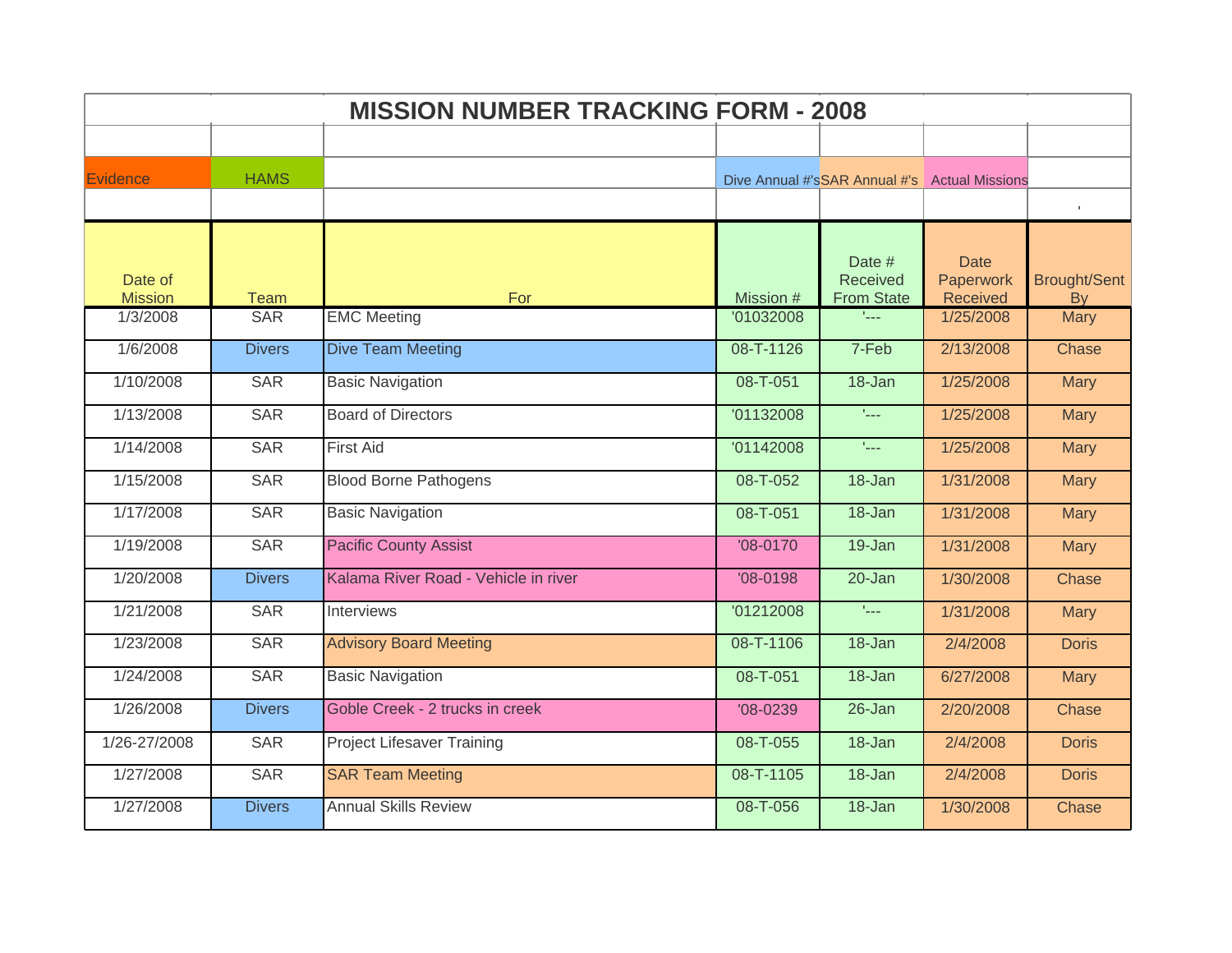| Evidence                  | <b>HAMS</b>   |                                                             |           |                                                | Dive Annual #'sSAR Annual #'s Actual Missions |                                  |
|---------------------------|---------------|-------------------------------------------------------------|-----------|------------------------------------------------|-----------------------------------------------|----------------------------------|
|                           |               |                                                             |           |                                                |                                               | $\mathbb{F}$                     |
| Date of<br><b>Mission</b> | <b>Team</b>   | For                                                         | Mission # | Date #<br><b>Received</b><br><b>From State</b> | <b>Date</b><br>Paperwork<br>Received          | <b>Brought/Sent</b><br><b>By</b> |
| 1/29/2008                 | <b>SAR</b>    | <b>Interviews</b>                                           | '01292008 | tica.                                          | 2/4/2008                                      | <b>Doris</b>                     |
| 1/30/2008                 | <b>SAR</b>    | <b>Basic First Aid/CPR</b><br>*** did not receive agenda*** | '01302008 | $\mathcal{L}_{\text{max}}$                     | 3/3/2008                                      | <b>Mary</b>                      |
| 1/31/2008                 | <b>SAR</b>    | <b>Water Awareness Training</b>                             | 08-T-079  | $7-Feb$                                        | Cancelled by Doris 3-28-08                    |                                  |
| 1/31/2008                 | <b>SAR</b>    | <b>Basic Navigation</b>                                     | 08-T-051  | 18-Jan                                         | 3/3/2008                                      | <b>Mary</b>                      |
| 2/3/2008                  | <b>Divers</b> | <b>Blood Borne Pathogens</b>                                | 08-T-077  | 7-Feb                                          | 3/3/2008                                      | <b>Mary</b>                      |
| 2/7/2008                  | <b>SAR</b>    | <b>Winter Survival</b>                                      | 08-T-078  | 7-Feb                                          | 3/3/2008                                      | <b>Mary</b>                      |
| 2/8/2008                  | <b>SAR</b>    | <b>Tracking Training</b>                                    | 08-T-098  | 14-Feb                                         | 6/27/2008                                     | <b>Mary</b>                      |
| 2/10/2008                 | <b>Divers</b> | <b>Dive Team Meeting</b>                                    | 08-T-1126 | 7-Feb                                          | 2/20/2008                                     | Chase                            |
| 2/10/2008                 | <b>Divers</b> | <b>Annual Skills Review</b>                                 | 08-T-056  | 18-Jan                                         | 2/20/2008                                     | Chase                            |
| 2/16/2008                 | <b>HAMS</b>   | <b>Practice Burn Communications</b>                         | 08-T-099  | $14-Feb$                                       | 2/20/2008                                     | Randy                            |
| 2/17/2008                 | <b>Divers</b> | <b>Annual Skills Review</b>                                 | 08-T-056  | 18-Jan                                         | 3/11/2008                                     | Chase                            |
| 2/24/2008                 | <b>SAR</b>    | <b>Advisory Board Meeting</b>                               | 08-T-1106 | 18-Jan                                         | 3/3/2008                                      | <b>Mary</b>                      |
| 2/24/2008                 | <b>SAR</b>    | <b>SAR Team Meeting</b>                                     | 08-T-1105 | $18 - Jan$                                     | 3/3/2008                                      | <b>Mary</b>                      |
| 2/28/2008                 | <b>SAR</b>    | <b>Project Lifesaver Training</b>                           | 08-T-1107 | 18-Jan                                         | 4/21/2008                                     | <b>Mary</b>                      |
| 3/6/2008                  | <b>SAR</b>    | <b>Project Lifesaver Training</b>                           | 08-T-1107 | $18 - Jan$                                     | 6/27/2008                                     | <b>Mary</b>                      |
| 3/9/2008                  | <b>Divers</b> | <b>Dive Team Meeting</b>                                    | 08-T-1126 | 7-Feb                                          | 3/11/2008                                     | Chase                            |
| 3/9/2008                  | <b>Divers</b> | <b>Annual Skills Review</b>                                 | 08-T-056  | 18-Jan                                         | 3/11/2008                                     | Chase                            |
| 3/10/2008                 | <b>Divers</b> | <b>Blood Borne Pathogens</b>                                | 08-T-077  | 7-Feb                                          | 3/11/2008                                     | Chase                            |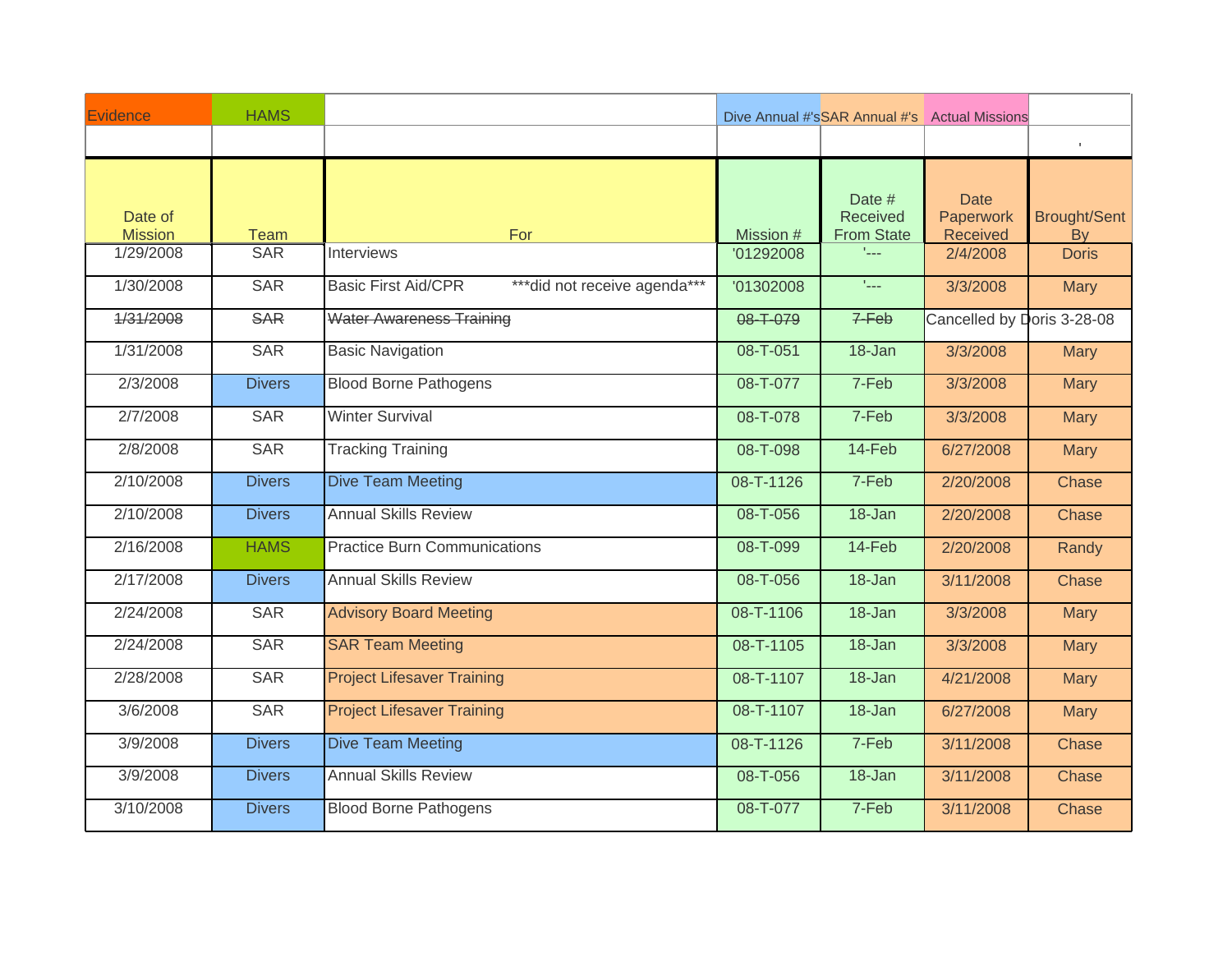| Evidence        | <b>HAMS</b>   |                                         |                 |                           | Dive Annual #'sSAR Annual #'s Actual Missions |                     |
|-----------------|---------------|-----------------------------------------|-----------------|---------------------------|-----------------------------------------------|---------------------|
|                 |               |                                         |                 |                           |                                               | $\mathbb{L}$        |
| Date of         |               |                                         |                 | Date #<br><b>Received</b> | <b>Date</b><br>Paperwork                      | <b>Brought/Sent</b> |
| <b>Mission</b>  | <b>Team</b>   | For                                     | Mission #       | <b>From State</b>         | Received                                      | <b>By</b>           |
| 3/14-15-16/2008 | <b>SAR</b>    | <b>FUNSAR</b>                           | 08-T-1154       | 11-Mar                    | 4/21/2008                                     | Mary                |
| 3/20/2008       | <b>Divers</b> | <b>Submerged Vehicle - Willow Grove</b> | $'08-0762$      | 20-Mar                    | 3/20/2008                                     | Chase               |
| 3/20/2008       | <b>SAR</b>    | <b>Assist Skamania County</b>           | $'08-0758$      | $20$ -Mar                 | 4/21/2008                                     | <b>Mary</b>         |
| 3/20-21-22/2008 | <b>SAR</b>    | <b>FUNSAR</b>                           | 08-T-1154       | 11-Mar                    | Cancelled                                     |                     |
| 3/22/2008       | <b>SAR</b>    | <b>Public Relations for 2008</b>        | 08-T-1166       | 28-Mar                    | 6/27/2008                                     | <b>Mary</b>         |
| 3/23/2008       | <b>SAR</b>    | <b>Advisory Board Meeting</b>           | 08-T-1106       | 18-Jan                    | 4/21/2008                                     | <b>Mary</b>         |
| 3/23/2008       | <b>SAR</b>    | <b>SAR Team Meeting</b>                 | 08-T-1105       | 18-Jan                    | 4/21/2008                                     | <b>Mary</b>         |
| 3/26/2008       | <b>Divers</b> | Subject struggling in Cowlitz River     | $'08-0814$      | 26-Mar                    | 3/31/2008                                     | Angie               |
| 3/27/2008       | <b>SAR</b>    | <b>FUNSAR</b>                           | 08-T-1154       | 11-Mar                    | 5/2/2008                                      | <b>Mary</b>         |
| 3/29/2008       | <b>Divers</b> | Two vehicles in Lewis River             | $'08-0842$      | 29-Mar                    | 3/31/2008                                     | Angie               |
| 4/5/2008        | <b>SAR</b>    | <b>Tracking Training</b>                | 08-T-098        | $14-Feb$                  | 8/29/2008                                     | <b>Mary</b>         |
| 4/7/2008        | <b>Divers</b> | <b>Dive Team Meeting</b>                | 08-T-1126       | 7-Feb                     | 4/10/2008                                     | Chase               |
| 4/9/2008        | <b>SAR</b>    | <b>FUNSAR</b>                           | 08-T-1154       | 11-Mar                    | 5/2/2008                                      | <b>Mary</b>         |
| 4/10/2008       | <b>SAR</b>    | <b>Project Lifesaver Training</b>       | 08-T-1107       | $18 - Jan$                | 5/2/2008                                      | <b>Mary</b>         |
| 4/11/2008       | <b>Divers</b> | Search Pattern Training - Willow Grove  | $08 - T - 1171$ | 4-Apr                     | 6/16/2008                                     | Chase               |
| 4/12/2008       | <b>Divers</b> | Prepare Fair                            | 08-T-182        | 4-Apr                     | 4/14/2008                                     | Angie               |
| 4/12/2008       | <b>Divers</b> | Flipped Boat - Kalama River             | '08-0970        | 12-Apr                    | 4/21/2008                                     | Angie               |
| 4/12/2008       | <b>SAR</b>    | Prepare Fair                            | 08-T-182        | 4-Apr                     | 6/27/2008                                     | <b>Mary</b>         |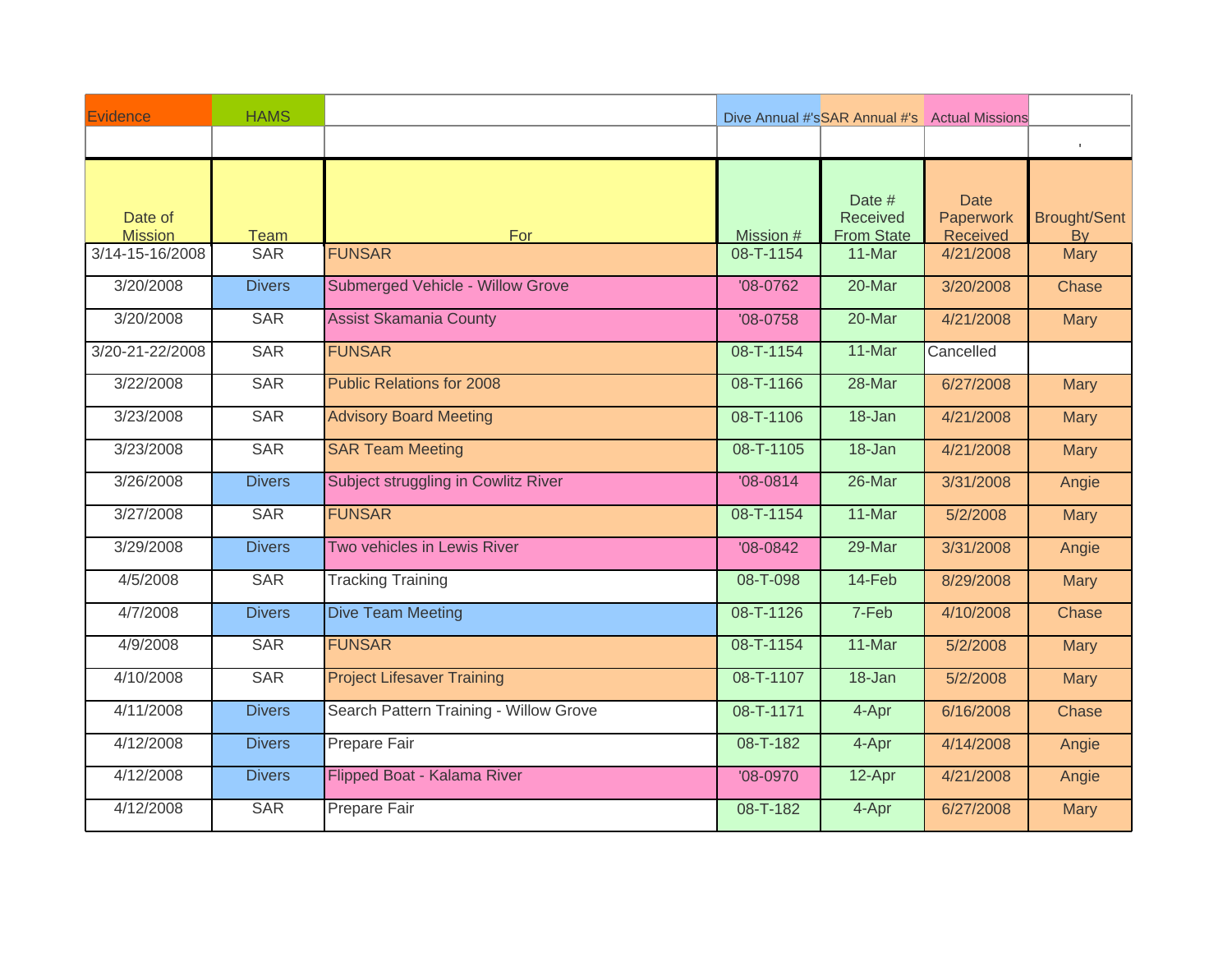| Evidence                  | <b>HAMS</b>   |                                      |            |                                                | Dive Annual #'sSAR Annual #'s Actual Missions |                                  |
|---------------------------|---------------|--------------------------------------|------------|------------------------------------------------|-----------------------------------------------|----------------------------------|
|                           |               |                                      |            |                                                |                                               | $\mathbb{F}^{\times}$            |
| Date of<br><b>Mission</b> | <b>Team</b>   | For                                  | Mission #  | Date #<br><b>Received</b><br><b>From State</b> | <b>Date</b><br>Paperwork<br>Received          | <b>Brought/Sent</b><br><b>By</b> |
| 4/12/2008                 | <b>HAMS</b>   | Prepare Fair                         | 08-T-182   | 4-Apr                                          | 5/2/2008                                      | Randy                            |
| 4/13/2008                 | <b>SAR</b>    | <b>FUNSAR</b>                        | 08-T-1154  | 11-Mar                                         | 6/27/2008                                     | <b>Mary</b>                      |
| 4/17/2008                 | <b>SAR</b>    | <b>Public Relations for 2008</b>     | 08-T-1166  | 28-Mar                                         |                                               |                                  |
| 4/17-20/2008              | <b>SAR</b>    | <b>FUNSAR</b>                        | 08-T-1154  | 11-Mar                                         | 5/2/2008                                      | <b>Mary</b>                      |
| 4/18/2008                 | <b>Divers</b> | Missing 15 Year Old                  | $'08-1040$ | 18-Apr                                         | Cancelled                                     |                                  |
| 4/24/2008                 | <b>HAMS</b>   | <b>ARES/RACES Meeting</b>            | 08-T-214   | 23-Apr                                         | 5/2/2008                                      | Randy                            |
| 4/26/2008                 | <b>SAR</b>    | <b>Public Relations for 2008</b>     | 08-T-1166  | 28-Mar                                         | 5/2/2008                                      | <b>Mary</b>                      |
| 4/26/2008                 | <b>SAR</b>    | <b>Work Party</b>                    | '04262008  | $L_{\rm max}$                                  | 5/2/2008                                      | <b>Mary</b>                      |
| 4/27/2008                 | <b>SAR</b>    | <b>Advisory Board Meeting</b>        | 08-T-1106  | 18-Jan                                         | 5/2/2008                                      | <b>Mary</b>                      |
| 4/27/2008                 | <b>SAR</b>    | <b>SAR Team Meeting</b>              | 08-T-1105  | 18-Jan                                         | 5/2/2008                                      | <b>Mary</b>                      |
| 4/28/2008                 | <b>SAR</b>    | <b>Missing Alzheimers Female</b>     | $'08-1142$ | 28-Apr                                         | 6/2/2008                                      | <b>Mary</b>                      |
| 4/30/2008                 | <b>SAR</b>    | Two lost in woods near SR504         | $'08-1164$ | $30 -$ Apr                                     | 6/2/2008                                      | <b>Mary</b>                      |
| 5/1/2008                  | <b>SAR</b>    | <b>Project Lifesaver Training</b>    | 08-T-1107  | $18 - Jan$                                     | 6/2/2008                                      | <b>Mary</b>                      |
| 5/4/2008                  | <b>SAR</b>    | <b>Work Party</b>                    | 08-T-1187  | 23-May                                         | 6/2/2008                                      | <b>Mary</b>                      |
| 5/5/2008                  | <b>Divers</b> | <b>Dive Team Meeting</b>             | 08-T-1126  | 7-Feb                                          | 5/5/2008                                      | Chase                            |
| 5/5/2008                  | <b>SAR</b>    | <b>Blood Borne Pathogens</b>         | 08-T-238   | 30-Apr                                         | 6/2/2008                                      | <b>Mary</b>                      |
| 5/7/2008                  | <b>Divers</b> | <b>Blood Borne Pathogens</b>         | 08-T-238   | 30-Apr                                         | 5/5/2008                                      | Chase                            |
| 5/7/2008                  | <b>SAR</b>    | <b>Public Relations - Canterbury</b> | 08-T-1166  | 28-Mar                                         | 6/27/2008                                     | <b>Mary</b>                      |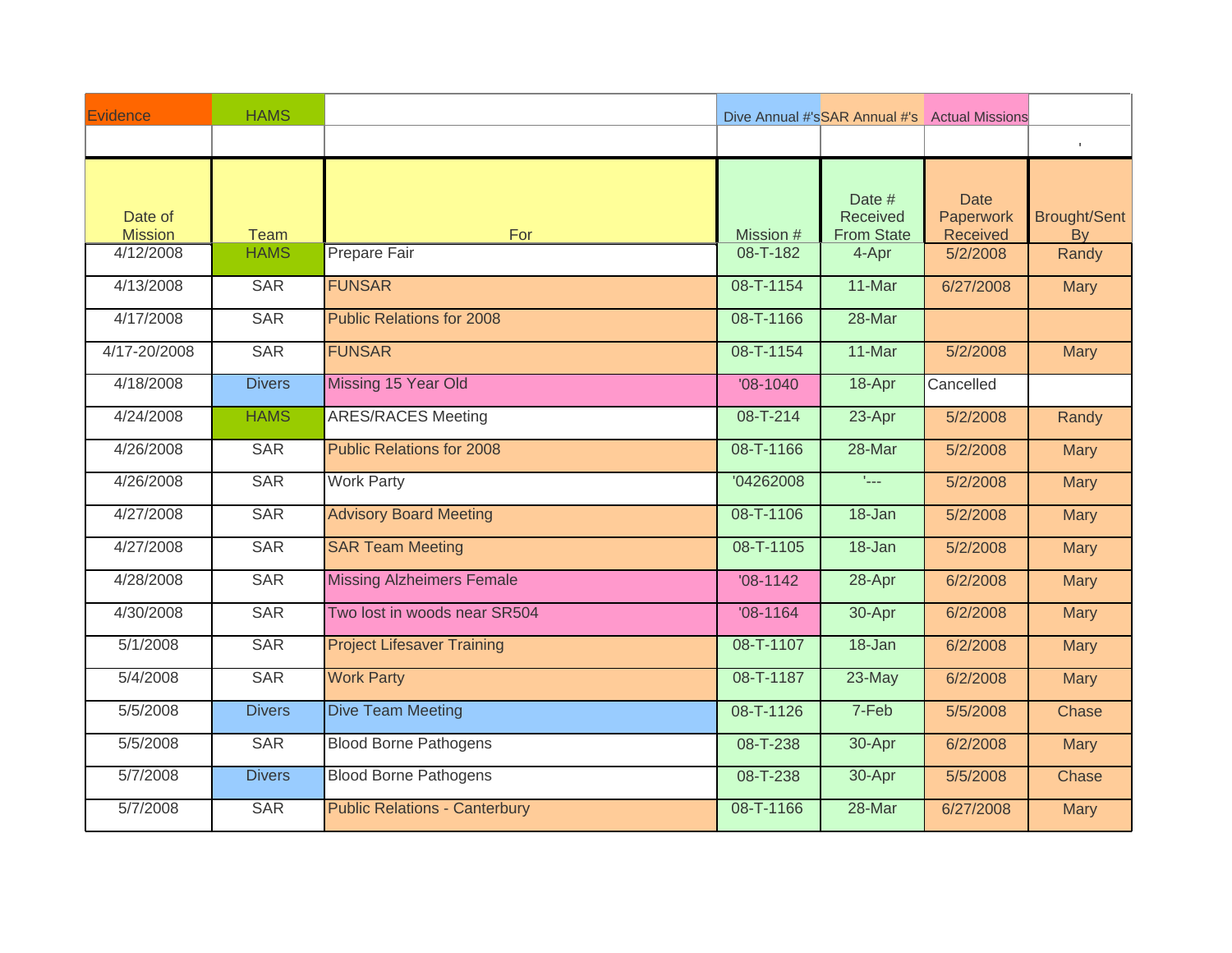| Evidence                  | <b>HAMS</b>   |                                                 |                |                                                | Dive Annual #'sSAR Annual #'s Actual Missions |                                  |
|---------------------------|---------------|-------------------------------------------------|----------------|------------------------------------------------|-----------------------------------------------|----------------------------------|
|                           |               |                                                 |                |                                                |                                               | $\mathbb{F}$                     |
| Date of<br><b>Mission</b> | <b>Team</b>   | For                                             | Mission #      | Date #<br><b>Received</b><br><b>From State</b> | <b>Date</b><br>Paperwork<br>Received          | <b>Brought/Sent</b><br><b>By</b> |
| 5/8/2008                  | <b>Divers</b> | Vehicle in Slough                               | $'08-1273$     | 8-May                                          | 5/8/2008                                      | Angie                            |
| 5/9/2008                  | <b>Divers</b> | Search Pattern Training - Kalama Martins Slough | 08-T-239       | 30-Apr                                         | 6/16/2008                                     | Chase                            |
| 5/10/2008                 | <b>Divers</b> | <b>Boat Overturned - Willow Grove</b>           | $'08-1306$     | 10-May                                         | 9/17/2008                                     | Angie                            |
| 5/10/2008                 | <b>SAR</b>    | Two subjects lost in the woods                  | $'08-1311$     | 10-May                                         | Cancelled                                     |                                  |
| 5/10/2008                 | <b>SAR</b>    | <b>Tracking Training</b>                        | 08-T-264       | 23-May                                         | 8/29/2008                                     | <b>Mary</b>                      |
| 5/10/2008                 | <b>SAR</b>    | <b>Public Relations for 2008</b>                | 08-T-1166      | 28-Mar                                         | 8/29/2008                                     | <b>Mary</b>                      |
| 5/16-17/2008              | <b>SAR</b>    | <b>Public Relations - Kessler Carnival</b>      | 08-T-1166      | 28-Mar                                         | 6/2/2008                                      | <b>Mary</b>                      |
| 5/18/2008                 | <b>Divers</b> | Lions Park - Subject in water yelling for help  | $'08-1436$     | 18-May                                         | 9/17/2008                                     | Angie                            |
| 5/18/2008                 | <b>Divers</b> | Body in Columbia - Martins Island               | $'08-1430$     | 18-May                                         | 9/17/2008                                     | Angie                            |
| 5/19/2008                 | <b>SAR</b>    | <b>Clark - Missing 7 Year Girls</b>             | 08-1439        | 19-May                                         | 6/2/2008                                      | <b>Mary</b>                      |
| 5/22/2008                 | <b>HAMS</b>   | <b>Defensive Driving</b>                        | 08-T-267       | 23-May                                         | 5/28/2008                                     | Randy                            |
| 5/25/2008                 | <b>SAR</b>    | <b>Advisory Board Meeting</b>                   | 08-T-1106      | 18-Jan                                         | 10/9/2008                                     | <b>Mary</b>                      |
| 5/26/2008                 | <b>SAR</b>    | <b>SAR Team Meeting</b>                         | 08-T-1105      | 18-Jan                                         | 6/27/2008                                     | <b>Mary</b>                      |
| 5/29-31/2008              | <b>SAR</b>    | <b>Helo Training</b>                            | 08-T-240       | 30-Apr                                         | Cancelled                                     |                                  |
| 5/30/2008                 | <b>Divers</b> | <b>Overturned Kayak</b>                         | 08-1577        | 30-May                                         | 9/17/2008                                     | Angie                            |
| 6/4/2008                  | <b>Divers</b> | <b>Clear Debries from CR Water Intake</b>       | $08 - T - 292$ | 4-Jun                                          | 6/9/2008                                      | Chase                            |
| 6/5-7/2008                | <b>SAR</b>    | <b>Basic Boat Operations</b>                    | 08-T-270       | 23-May                                         | Cancelled                                     |                                  |
| 6/9/2008                  | <b>Divers</b> | <b>Dive Team Meeting</b>                        | 08-T-1126      | 7-Feb                                          | 9/17/2008                                     | Angie                            |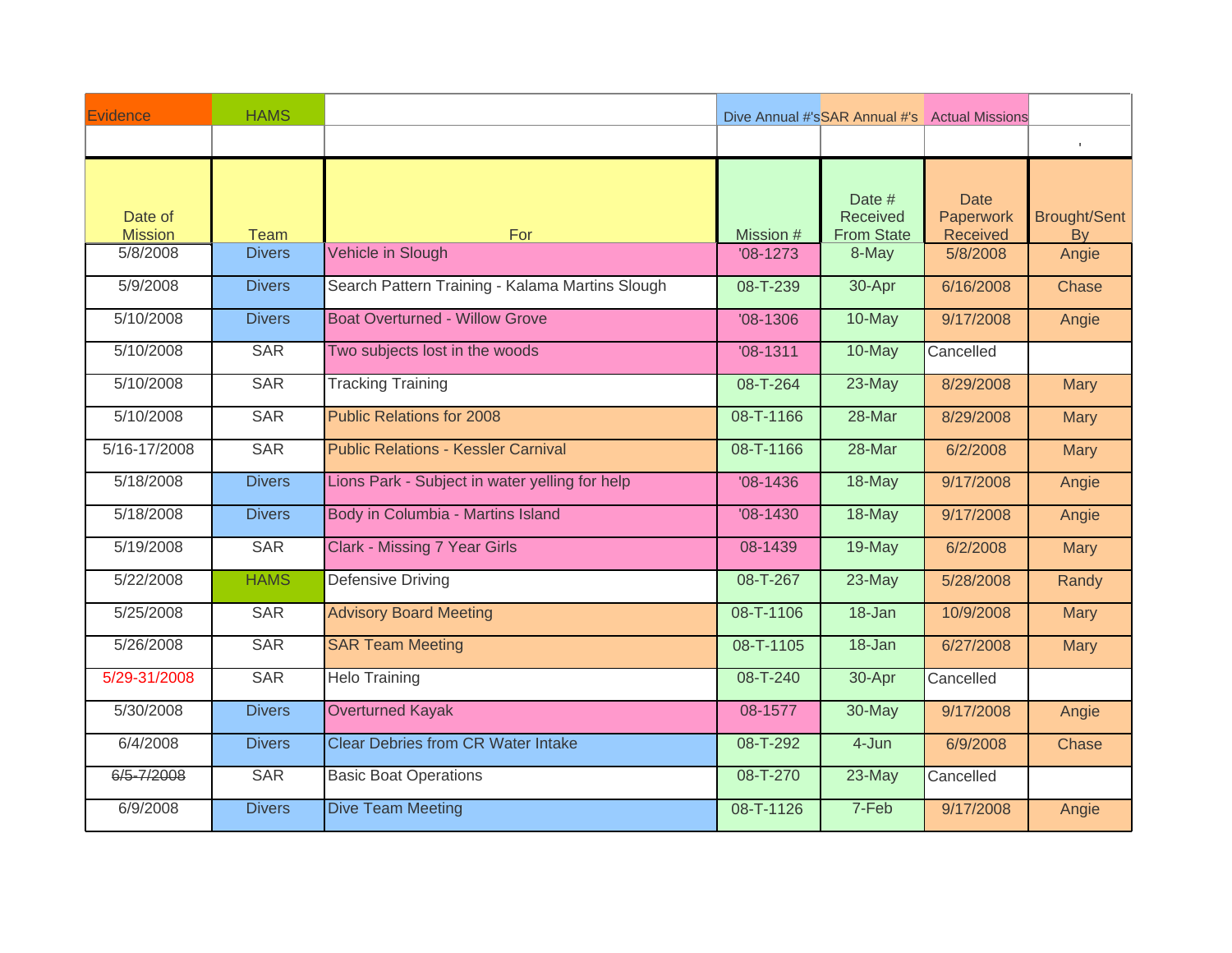| Evidence                  | <b>HAMS</b>      |                                                |            |                                                | Dive Annual #'sSAR Annual #'s Actual Missions |                                  |
|---------------------------|------------------|------------------------------------------------|------------|------------------------------------------------|-----------------------------------------------|----------------------------------|
|                           |                  |                                                |            |                                                |                                               | $\mathbb{F}$                     |
| Date of<br><b>Mission</b> | <b>Team</b>      | <b>For</b>                                     | Mission #  | Date #<br><b>Received</b><br><b>From State</b> | <b>Date</b><br>Paperwork<br>Received          | <b>Brought/Sent</b><br><b>By</b> |
| 6/10/2008                 | <b>SAR</b>       | Overdue subject lost near the 6100 line        | $'08-1719$ | 10-Jun                                         | 10/22/2008                                    | <b>Mary</b>                      |
| 6/12/2008                 | <b>SAR</b>       | <b>Project Lifesaver Training</b>              | 08-T-1107  | 18-Jan                                         | 8/29/2008                                     | <b>Mary</b>                      |
| 6/13/2008                 | <b>Divers</b>    | Search Pattern Training - Kalama Marina w/CCSO | 08-T-329   | 5-Jun                                          | 6/16/2008                                     | Chase                            |
| 6/14/2008                 | <b>SAR</b>       | <b>Public Relations for 2008</b>               | 08-T-1166  | 28-Mar                                         | Cancelled                                     |                                  |
| 6/16/2008                 | <b>SAR</b>       | <b>Blood Borne Pathogens</b>                   | 08-T-330   | $5 - Jun$                                      | 6/27/2008                                     | <b>Mary</b>                      |
| 6/17/2008                 | <b>SAR</b>       | Decomposed Body found near Powell Road, CR     | 08-ES-029  | $17 - Jun$                                     | 6/27/2008                                     | <b>Mary</b>                      |
| 6/17/2008                 | <b>SAR</b>       | Human Remains found near DuPont Road, Kalama   | 08-ES-030  | $17 - Jun$                                     | 6/27/2008                                     | <b>Mary</b>                      |
| 6/19/2008                 | <b>SAR</b>       | <b>Surface Support</b>                         | 08-T-331   | 5-Jun                                          | 6/20/2008                                     | Chase                            |
| 6/21/2008                 | <b>SAR</b>       | Human Remains found near DuPont Road, Kalama   | 08-ES-030  | $17 - Jun$                                     | 6/27/2008                                     | <b>Mary</b>                      |
| 6-18&21-2008              | <b>HAMS</b>      | Tour de Blast                                  | 08-T-332   | $5 - Jun$                                      | 7/7/2008                                      | Randy                            |
| 6/22/2008                 | <b>SAR</b>       | <b>Advisory Board Meeting</b>                  | 08-T-1106  | $18 - Jan$                                     | 10/8/2008                                     | <b>Mary</b>                      |
| 6/22/2008                 | <b>Divers</b>    | Search Pattern Training - Boat Races           | 08-T-268   | 23-May                                         | 6/30/2008                                     | Chase                            |
| 6/22/2008                 | <b>SAR</b>       | <b>SAR Team Meeting</b>                        | 08-T-1105  | $18 - Jan$                                     | 10/8/2008                                     | <b>Mary</b>                      |
| 6/24/2008                 | <b>Divers</b>    | Missing 9 year old at Willow Grove             | $'08-1893$ | 24-Jun                                         | Cancelled                                     |                                  |
| 6/25/2008                 | $\overline{All}$ | <b>SAR Council Meeting</b>                     | 08-T-1193  | $25 - Jun$                                     | 10/7/2008                                     | <b>Mike</b>                      |
| 6/26/2008                 | <b>HAMS</b>      | <b>ARES/RACES Meeting</b>                      | 08-T-266   | $'23-May$                                      | 7/7/2008                                      | Randy                            |
| 6/27/2008                 | <b>HAMS</b>      | <b>Hazmat Exercise</b>                         | 08-T-375   | $3 -$ Jul                                      | 7/7/2008                                      | Randy                            |
| 6/28/2008                 | <b>HAMS</b>      | Amateur Radio Field Day                        | 08-T-1160  | $L_{\rm max}$                                  | 7/7/2008                                      | Randy                            |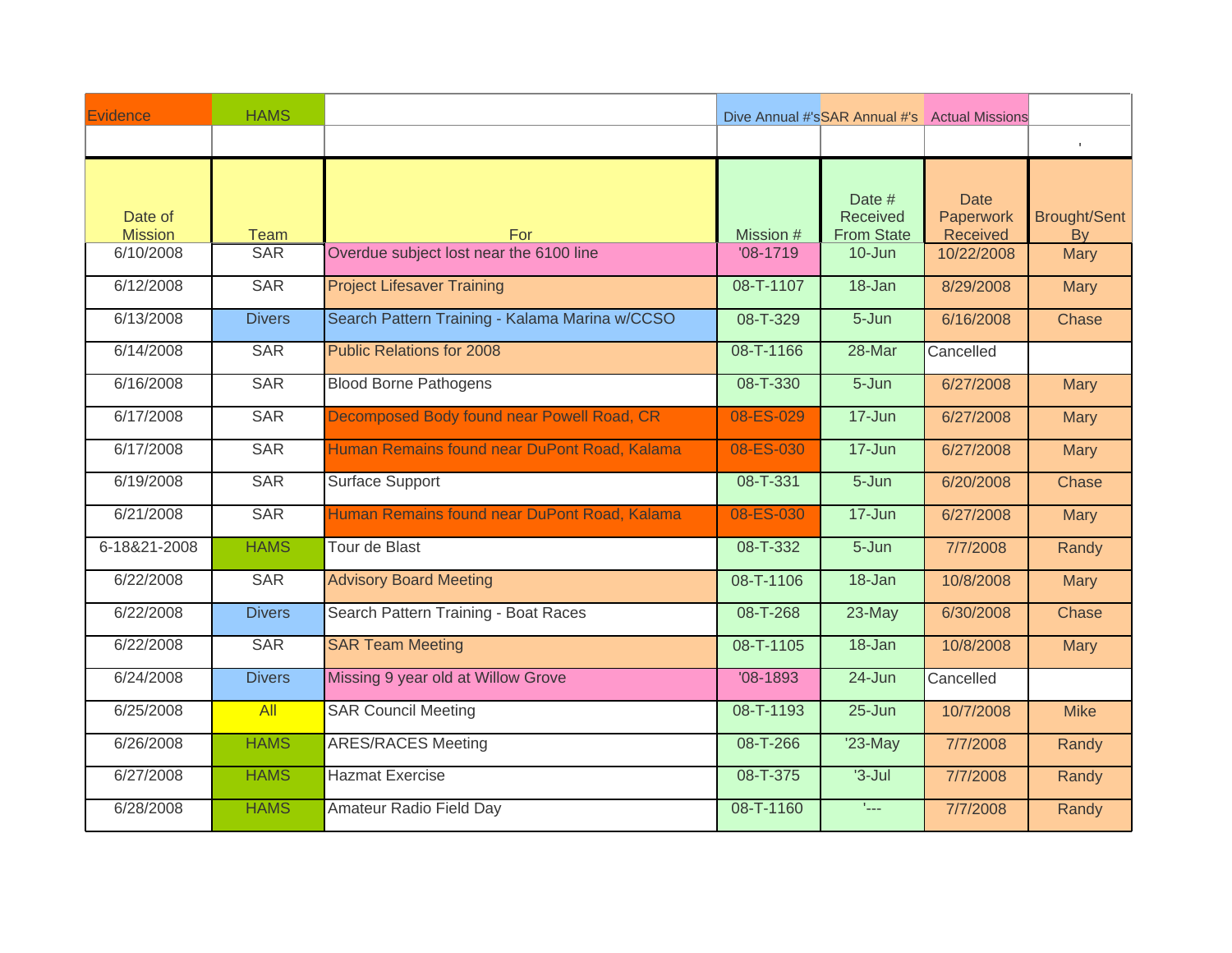| Evidence                  | <b>HAMS</b>   |                                                |              |                                                | Dive Annual #'sSAR Annual #'s Actual Missions |                                  |
|---------------------------|---------------|------------------------------------------------|--------------|------------------------------------------------|-----------------------------------------------|----------------------------------|
|                           |               |                                                |              |                                                |                                               | $\mathbb{F}$                     |
| Date of<br><b>Mission</b> | Team          | For                                            | Mission #    | Date #<br><b>Received</b><br><b>From State</b> | <b>Date</b><br>Paperwork<br>Received          | <b>Brought/Sent</b><br><b>By</b> |
| 6/27/2008                 | <b>Divers</b> | <b>Coast Guard Training Dive</b>               | 08-T-328     | $'4$ -Jun                                      | Cancelled                                     |                                  |
| 6/28/2008                 | <b>Divers</b> | <b>Flipped Catamaran/Float Plane</b>           | $'08-1935$   | $'28$ -Jun                                     | Cancelled                                     |                                  |
| 7/3/2008                  | <b>SAR</b>    | <b>Work Party</b>                              | 08-T-1187    | $23$ -May                                      | 8/29/2008                                     | <b>Mary</b>                      |
| 7/4/2008                  | <b>SAR</b>    | <b>PR - Fourth of July Parade</b>              | 08-T-1166    | 28-Mar                                         | 8/29/2008                                     | <b>Mary</b>                      |
| 7/7/2008                  | <b>Divers</b> | <b>Dive Team Meeting</b>                       | 08-T-1126    | 7-Feb                                          | 7/7/2008                                      | Chase                            |
| 7/10/2008                 | <b>SAR</b>    | <b>Project Lifesaver Training</b>              | 08-T-1107    | $18 - Jan$                                     | 8/29/2008                                     | <b>Mary</b>                      |
| 7/11/2008                 | <b>Divers</b> | Search Pattern Training -                      | 08-T-1171    | 4-Apr                                          | Cancelled                                     |                                  |
| 7/12/2008                 | <b>Divers</b> | Missing 5 year old, Dibblee Beach, Rainier, OR | $'08 - 2144$ | $12$ -Jul                                      | 7/16/2008                                     | Angie                            |
| 7/13/2008                 | <b>SAR</b>    | <b>PR - SAR Picnic</b>                         | 08-T-1166    | 28-Mar                                         | 11/4/2008                                     | <b>Mary</b>                      |
| 7/15/2008                 | <b>Divers</b> | Roll over vehicle - Dike Road (Ghost Bridge)   | $'08 - 2188$ | $15 -$ Jul                                     | 7/22/2008                                     | Angie                            |
| 7/19/2008                 | <b>Divers</b> | Lewis & Clark Bridge - Suicide                 | $'08 - 2254$ | $19 -$ Jul                                     | 7/22/2008                                     | Angie                            |
| 7/24/2008                 | <b>HAMS</b>   | <b>ARES/RACES Meeting</b>                      | 08-T-405     | $'14-Jul$                                      | 8/4/2008                                      | Randy                            |
| 7/26/2008                 | <b>SAR</b>    | <b>PR</b> - Mother/Son Event                   | 08-T-1166    | 28-Mar                                         | 8/29/2008                                     | <b>Mary</b>                      |
| 7/27/2008                 | <b>SAR</b>    | <b>Advisory Board Meeting</b>                  | 08-T-1106    | $18 - Jan$                                     | 8/29/2008                                     | <b>Mary</b>                      |
| 7/27/2008                 | <b>SAR</b>    | <b>SAR Team Meeting</b>                        | 08-T-1105    | $18 - Jan$                                     | 8/29/2008                                     | <b>Mary</b>                      |
| 7/30-8/2/2008             | <b>SAR</b>    | <b>PR - Cowlitz County Fair</b>                | 08-T-1166    | 28-Mar                                         | 8/29/2008<br>10/22/2008                       | Mary                             |
| 7/30-8/2/2008             | <b>HAMS</b>   | PR - Cowlitz County Fair                       | 08-T-406     | $'17 -$ Jul                                    | 8/4/2008                                      | Randy                            |
| 8/2/2008                  | <b>SAR</b>    | <b>Public Relations for 2008</b>               | 08-T-1166    | 28-Mar                                         | Cancelled                                     |                                  |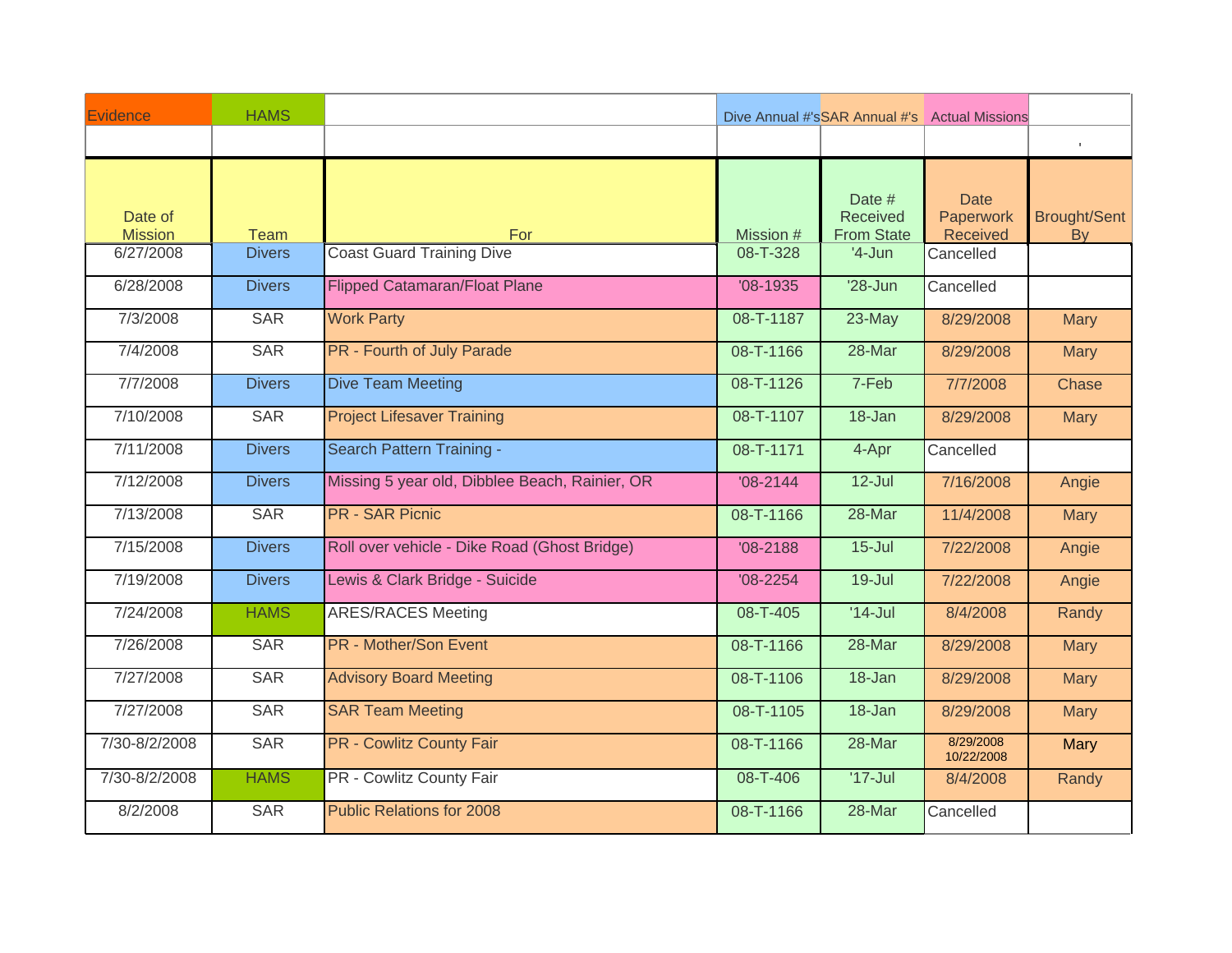| Evidence                  | <b>HAMS</b>   |                                               |                 |                                                | Dive Annual #'sSAR Annual #'s Actual Missions |                                  |
|---------------------------|---------------|-----------------------------------------------|-----------------|------------------------------------------------|-----------------------------------------------|----------------------------------|
|                           |               |                                               |                 |                                                |                                               | $\mathbb{R}^n$                   |
| Date of<br><b>Mission</b> | <b>Team</b>   | For                                           | Mission #       | Date #<br><b>Received</b><br><b>From State</b> | <b>Date</b><br>Paperwork<br>Received          | <b>Brought/Sent</b><br><b>By</b> |
| 8/3/2008                  | <b>SAR</b>    | Skamania - Lost Autistic Boy                  | $'08 - 2441$    | 3-Aug                                          | 8/29/2008                                     | <b>Mary</b>                      |
| 8/5/2008                  | <b>HAMS</b>   | <b>National Night Out</b>                     | 08-T-407        | $'17 -$ Jul                                    | 8/29/2008                                     | Randy                            |
| 8/7/2008                  | <b>SAR</b>    | <b>Project Lifesaver Training</b>             | 08-T-1107       | 18-Jan                                         | 8/29/2008                                     | <b>Mary</b>                      |
| 8/8/2008                  | <b>Divers</b> | Search Pattern Training -                     | 08-T-1171       | 4-Apr                                          | 9/17/2008                                     | Angie                            |
| 8/9/2008                  | <b>Divers</b> | Evidence - Stolen firearms                    | 08-ES-044       | 8-Aug                                          | 8/13/2008                                     | Chase                            |
| 8/11/2008                 | <b>Divers</b> | <b>Dive Team Meeting</b>                      | 08-T-1126       | 7-Feb                                          | 8/13/2008                                     | Chase                            |
| 8/16/2008                 | <b>SAR</b>    | PR - Hospice Kids Fair                        | 08-T-1166       | 28-Mar                                         | 9/29/2008                                     | <b>Mary</b>                      |
| 8/24/2008                 | <b>SAR</b>    | <b>Advisory Board Meeting</b>                 | 08-T-1106       | $18 - Jan$                                     | 9/29/2008                                     | <b>Mary</b>                      |
| 8/24/2008                 | <b>SAR</b>    | <b>SAR Team Meeting</b>                       | 08-T-1105       | $18 - Jan$                                     | 9/29/2008                                     | <b>Mary</b>                      |
| 8/28/2008                 | <b>SAR</b>    | PR - Steelscape Employee Safety Day           | 08-T-1166       | 28-Mar                                         | 9/29/2008                                     | <b>Mary</b>                      |
| 8/28/2008                 | <b>HAMS</b>   | PR - Steelscape Employee Safety Day           | 08-T-1166       | 28-Mar                                         | 8/29/2008                                     | Randy                            |
| 8/28/2008                 | <b>HAMS</b>   | <b>ARES/RACES Meeting</b>                     | $'08 - T - 453$ | $15-Aug$                                       | 9/2/2008                                      | Randy                            |
| 9/4/2008                  | <b>SAR</b>    | <b>Project Lifesaver Training</b>             | 08-T-1107       | $18 - Jan$                                     | 9/29/2008                                     | <b>Mary</b>                      |
| 9/7/2008                  | <b>Divers</b> | <b>Dive Team Meeting</b>                      | 08-T-1126       | 7-Feb                                          | 9/12/2008                                     | Angie                            |
| 9/10/2008                 | <b>SAR</b>    | Skamania - Missing 62 year old                | $'08 - 2939$    | 10-Sep                                         | 10/13/2008                                    | <b>Mary</b>                      |
| 9/11/2008                 | <b>SAR</b>    | <b>Critical Incident Debrief Training</b>     | 08-T-490        | 5-Sep                                          | 9/25/2008                                     | Jim P                            |
| 9/12/2008                 | <b>Divers</b> | <b>Search Pattern Training - Willow Grove</b> | 08-T-1171       | 4-Apr                                          | Cancelled                                     |                                  |
| 9/13/2008                 | <b>SAR</b>    | <b>Public Relations - Saturday Market</b>     | 08-T-1166       | 28-Mar                                         | 10/2/2008                                     | <b>Mary</b>                      |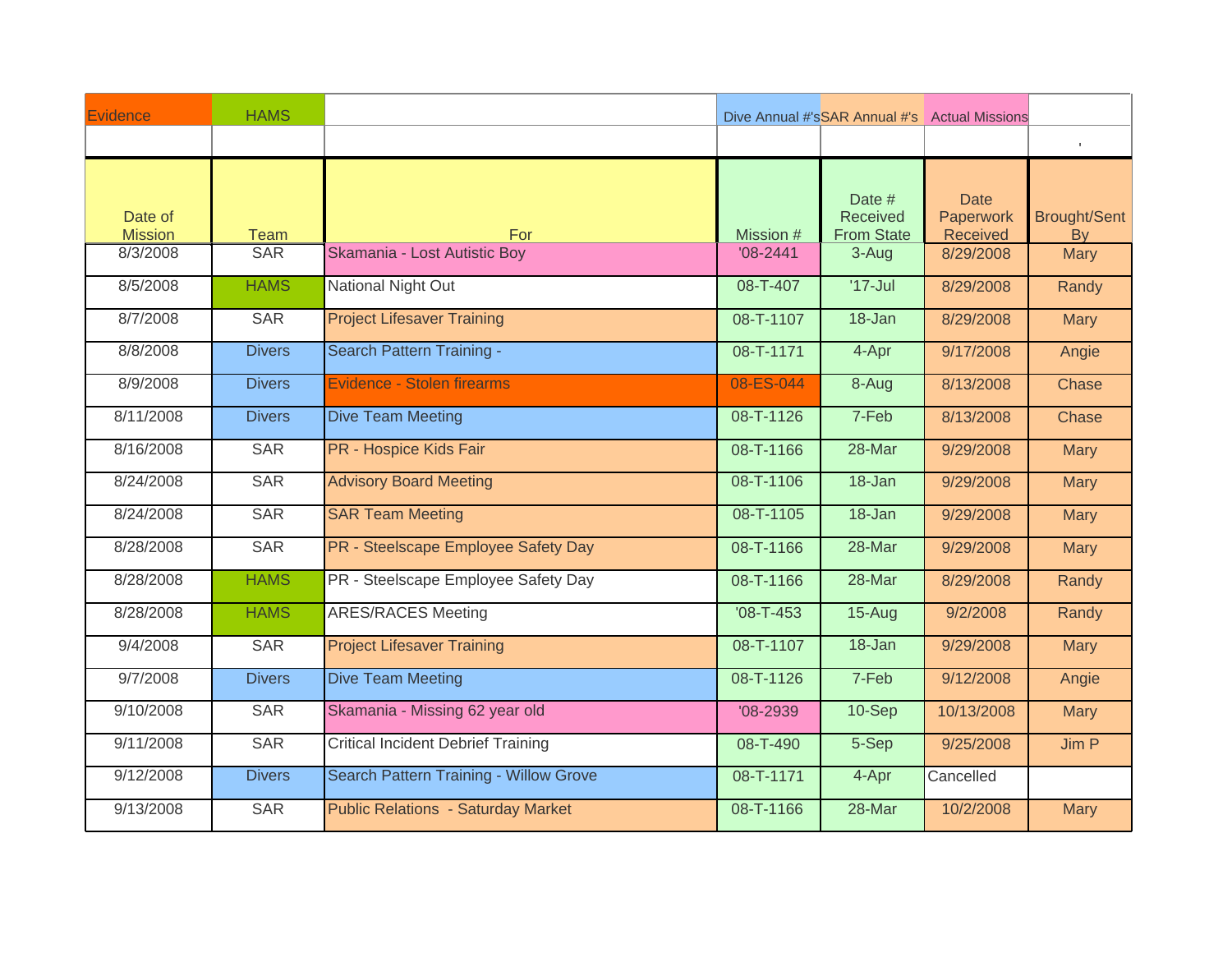| Evidence                  | <b>HAMS</b>     |                                      |                 |                                                | Dive Annual #'sSAR Annual #'s Actual Missions |                                  |
|---------------------------|-----------------|--------------------------------------|-----------------|------------------------------------------------|-----------------------------------------------|----------------------------------|
|                           |                 |                                      |                 |                                                |                                               | $\mathbb{F}$                     |
| Date of<br><b>Mission</b> | <b>Team</b>     | For                                  | Mission #       | Date #<br><b>Received</b><br><b>From State</b> | <b>Date</b><br>Paperwork<br>Received          | <b>Brought/Sent</b><br><b>By</b> |
| 9/18/2008                 | <b>SAR</b>      | Navigation                           | '09182008       | tica.                                          | 10/14/2008                                    | Jim P                            |
| 9/19/2008                 | <b>HAMS/SAR</b> | <b>Basic First Aid</b>               | 08-T-491        | 5-Sep                                          | 9/25/2008                                     | Jim P                            |
| 9/20/2008                 | <b>SAR</b>      | <b>Work Party</b>                    | 08-T-1187       | $23$ -May                                      | Cancelled                                     |                                  |
| 9/23/2008                 | <b>Divers</b>   | Search Pattern Training - CR         | 08-T-492        | 5-Sep                                          | 9/23/2008                                     | Chase                            |
| 9/24/2008                 | All             | <b>SAR Council Meeting</b>           | 08-T-1193       | $25 - Jun$                                     | 9/24/2008                                     | Jim P                            |
| 9/25/2008                 | <b>HAMS</b>     | <b>ARES/RACES Meeting</b>            | 08-T-516        | <b>19-Sep</b>                                  | 10/13/2008                                    | Randy                            |
| 9/25/2008                 | <b>SAR</b>      | <b>OTEP</b>                          | '09252008       | $\mathbf{I}_{\text{max}}$                      | 10/2/2008                                     | <b>Mary</b>                      |
| 9/28/2008                 | <b>SAR</b>      | <b>Advisory Board Meeting</b>        | 08-T-1106       | 18-Jan                                         | 10/2/2008                                     | <b>Mary</b>                      |
| 9/28/2008                 | <b>SAR</b>      | <b>SAR Team Meeting</b>              | 08-T-1105       | 18-Jan                                         | 10/8/2008                                     | <b>Mary</b>                      |
| 9/30/2008                 | <b>HAMS</b>     | <b>ELT Team Meeting</b>              | 08-T-517        | 19-Sep                                         | 10/13/2008                                    | Randy                            |
| 10/2/2008                 | <b>SAR</b>      | <b>Project Lifesaver Training</b>    | 08-T-1107       | 18-Jan                                         | 10/13/2008                                    | <b>Mary</b>                      |
| 10/3-5/2008               | <b>SAR</b>      | <b>Tracking Training</b>             | $'08 - T - 264$ | $\epsilon_{\rm max}$                           | 10/22/2008                                    | <b>Mary</b>                      |
| 10/4/2008                 | <b>HAMS</b>     | <b>SET Exercise</b>                  | 08-T-518        | <b>19-Sep</b>                                  | 10/26/2008                                    | Randy                            |
| 10/5/2008                 | <b>Divers</b>   | <b>Dive Team Meeting</b>             | 08-T-1126       | 7-Feb                                          | 1/27/2009                                     | Chase                            |
| 10/6/2008                 | <b>SAR</b>      | Skamania - Lost biker                |                 |                                                | Cancelled                                     |                                  |
| 10/7/2008                 | <b>SAR</b>      | <b>Missing Mushroom Hunter</b>       | $'08 - 3263$    | 7-Oct                                          | 10/13/2008                                    | <b>Mary</b>                      |
| 10/8/2008                 | <b>SAR</b>      | Evidence - Longview Homicide (Tubbs) | 08-ES-0055      | 8-Oct                                          | 10/13/2008                                    | <b>Mary</b>                      |
| 10/10-11-12/2008          | <b>SAR</b>      | <b>SRT Training</b>                  | 08-T-418        | $25 -$ Jul                                     | 10/11/2008                                    | <b>Mike</b>                      |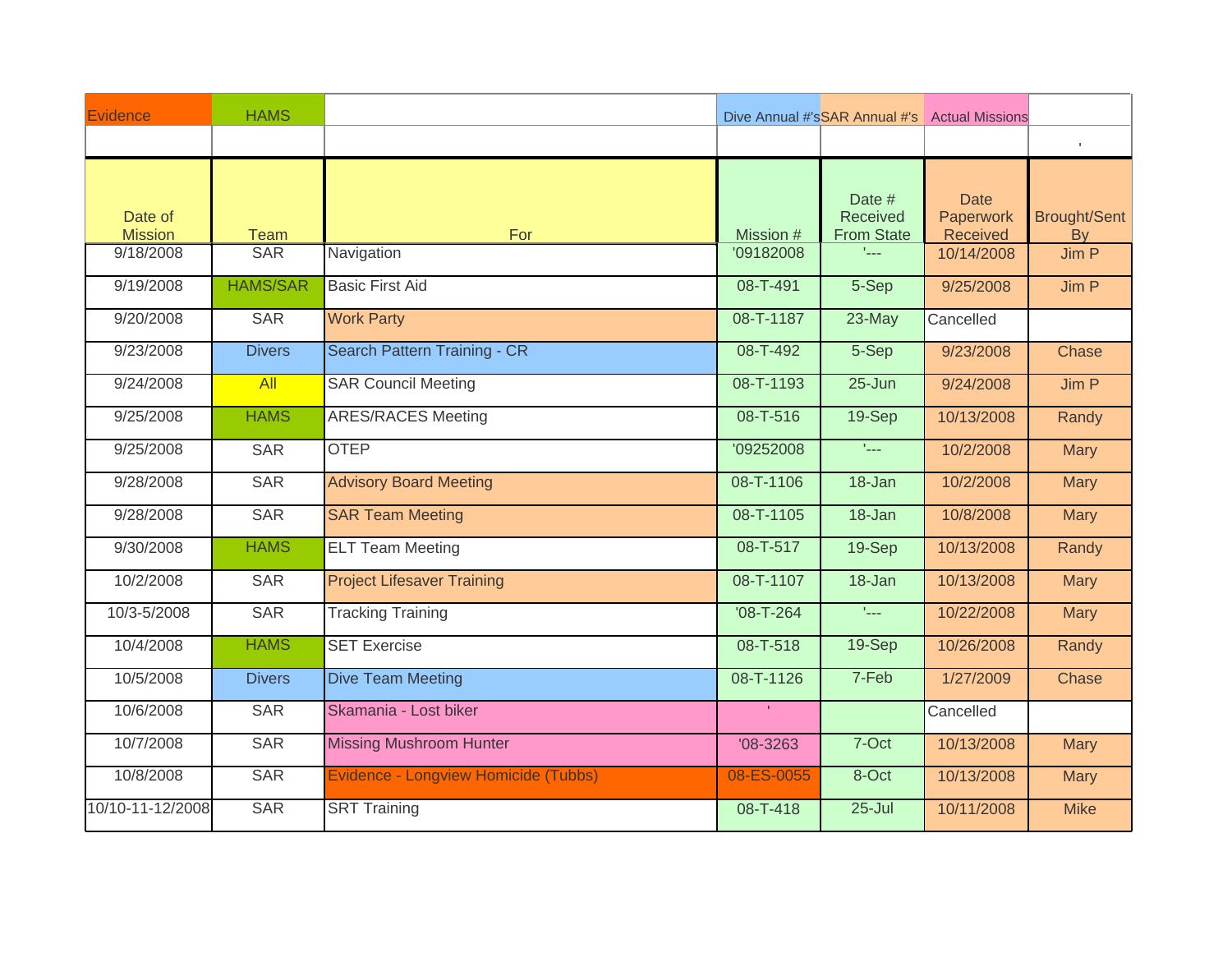| Evidence                  | <b>HAMS</b>   |                                         |                 |                                                | Dive Annual #'sSAR Annual #'s Actual Missions |                                  |
|---------------------------|---------------|-----------------------------------------|-----------------|------------------------------------------------|-----------------------------------------------|----------------------------------|
|                           |               |                                         |                 |                                                |                                               | $\mathbb{F}$                     |
| Date of<br><b>Mission</b> | <b>Team</b>   | For                                     | Mission #       | Date #<br><b>Received</b><br><b>From State</b> | <b>Date</b><br>Paperwork<br>Received          | <b>Brought/Sent</b><br><b>By</b> |
| 10/10/2008                | <b>Divers</b> | Search Pattern Training -               | 08-T-1171       | 4-Apr                                          | Cancelled                                     |                                  |
| 10/11/2008                | <b>Divers</b> | <b>Public Relations - Longview Fire</b> | 08-T-520        | $19-Sep$                                       | 3/6/2009                                      | Angie                            |
| 10/11/2008                | <b>SAR</b>    | <b>Public Relations - Longview Fire</b> | 08-T-1166       | 28-Mar                                         | 10/22/2008                                    | <b>Mary</b>                      |
| 10/11/2008                | <b>HAMS</b>   | <b>ELT Team Training</b>                | 08-T-519        | 19-Sep                                         | 10/13/2008                                    | Randy                            |
| 10/12/2008                | <b>SAR</b>    | Lewis - 48 yo female                    | $'08 - 3302$    | $12$ -Oct                                      | 10/22/2008                                    | <b>Mary</b>                      |
| 10/17/2008                | <b>SAR</b>    | Yakima - missing hiker                  | $'08 - 3317$    | $15$ -Oct                                      | 10/22/2008                                    | <b>Mary</b>                      |
| 10/23/2008                | <b>SAR</b>    | <b>Blood Borne Pathogens</b>            | '10232008       | $\mathcal{L}_{\text{max}}$                     | 11/4/2008                                     | <b>Mary</b>                      |
| 10/25/2008                | <b>HAMS</b>   | <b>Citizencorp Conference</b>           | $08 - T - 537$  | $L_{\rm max}$                                  | 10/31/2008                                    | Randy                            |
| 10/26/2008                | <b>HAMS</b>   | <b>ELT Training</b>                     | 08-T-581        | $24$ -Oct                                      | 10/26/2008                                    | Randy                            |
| 10/26/2008                | <b>SAR</b>    | <b>Advisory Board Meeting</b>           | 08-T-1106       | 18-Jan                                         | 11/4/2008                                     | <b>Mary</b>                      |
| 10/26/2008                | <b>SAR</b>    | <b>SAR Team Meeting</b>                 | 08-T-1105       | $18 - Jan$                                     | 11/4/2008                                     | <b>Mary</b>                      |
| 10/29/2008                | <b>HAMS</b>   | <b>ARES/RACES Meeting</b>               | $'08 - T - 580$ | 24-Oct                                         | 11/3/2008                                     | Randy                            |
| 11/1/2008                 | <b>HAMS</b>   | <b>SET Exercise</b>                     | 08-T-582        | $24$ -Oct                                      | 11/3/2008                                     | Randy                            |
| 11/4/2008                 | <b>SAR</b>    | <b>Project Lifesaver Training</b>       | 08-T-1107       | 18-Jan                                         | 12/1/2008                                     | <b>Mary</b>                      |
| 11/6/2008                 | <b>SAR</b>    | <b>Missing Mushroom Picker</b>          | $'08 - 3584$    | 6-Nov                                          | 2/25/2009                                     | <b>Mary</b>                      |
| 11/12/2008                | <b>Divers</b> | <b>Dive Team Meeting</b>                | 08-T-1126       | 7-Feb                                          | 1/27/2009                                     | Chase                            |
| 11/13/2008                | <b>SAR</b>    | <b>Basic First Aid</b>                  | 08-T-610        | 18-Nov                                         | 12/1/2008                                     | <b>Mary</b>                      |
| 11/14/2008                | <b>Divers</b> | Search Pattern Training -               | 08-T-1171       | 4-Apr                                          | 3/6/2009                                      | Angie                            |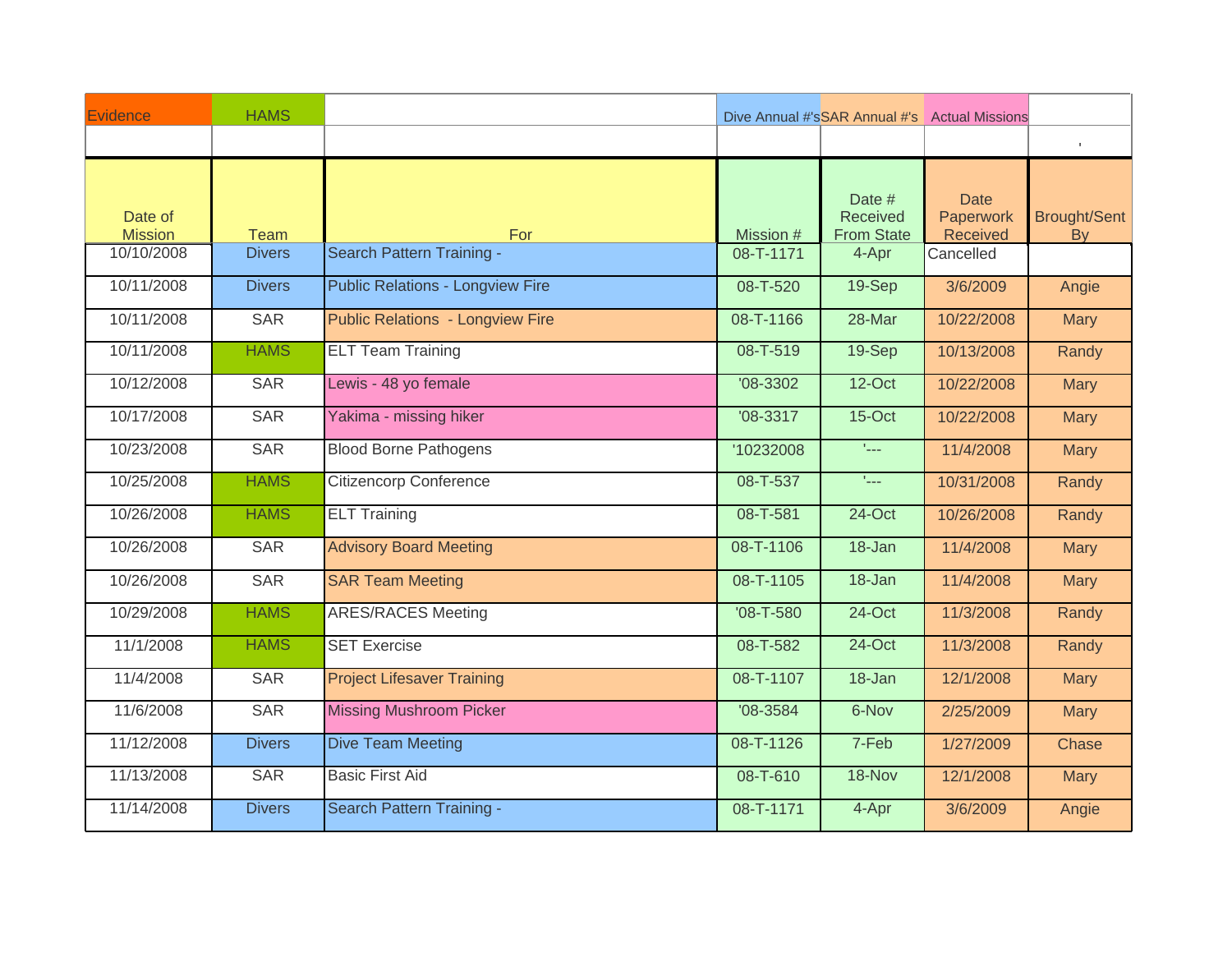| Evidence                     | <b>HAMS</b>               |                                           |                         |                             | Dive Annual #'sSAR Annual #'s Actual Missions |                          |
|------------------------------|---------------------------|-------------------------------------------|-------------------------|-----------------------------|-----------------------------------------------|--------------------------|
|                              |                           |                                           |                         |                             |                                               | $\mathbb{F}$             |
| Date of                      |                           |                                           |                         | Date $#$<br><b>Received</b> | <b>Date</b><br>Paperwork                      | <b>Brought/Sent</b>      |
| <b>Mission</b><br>11/16/2008 | <b>Team</b><br><b>SAR</b> | For<br>Bleeding subject - possibly a hoax | Mission #<br>$'08-3708$ | <b>From State</b><br>16-Nov | Received<br>12/1/2008                         | <b>By</b><br><b>Mary</b> |
|                              |                           |                                           |                         |                             |                                               |                          |
| 11/21-23/2008                | <b>SAR</b>                | <b>Wilderness First Aid</b>               | 08-T-611                | 18-Nov                      | 12/1/2008                                     | <b>Mary</b>              |
| 11/23/2008                   | <b>SAR</b>                | <b>Advisory Board Meeting</b>             | 08-T-1106               | 18-Jan                      | Cancelled                                     |                          |
| 11/23/2008                   | <b>SAR</b>                | <b>SAR Team Meeting</b>                   | 08-T-1105               | 18-Jan                      | 12/1/2008                                     | <b>Mary</b>              |
| 11/29/2008                   | <b>SAR</b>                | <b>Work Party</b>                         | 08-T-1187               | $23$ -May                   | Cancelled                                     |                          |
| 12/2/2008                    | <b>Divers</b>             | Vehicle in Cowlitz by Charlies            | $'08 - 3862$            | $2$ -Dec                    | 12/16/2008                                    | <b>Brett</b>             |
| 12/4/2008                    | <b>SAR</b>                | <b>Project Lifesaver Training</b>         | 08-T-1107               | 18-Jan                      | 1/13/2009                                     | <b>Mary</b>              |
| 12/5-11/2008                 | <b>SAR</b>                | <b>Work Party</b>                         | 08-T-1187               | $23$ -May                   | Cancelled                                     |                          |
| 12/6/2008                    | <b>SAR</b>                | <b>Christmas Parade</b>                   | 08-T-600                | 7-Nov                       | 1/13/2009                                     | <b>Mary</b>              |
| 12/6/2008                    | <b>Divers</b>             | <b>Christmas Parade</b>                   | 08-T-600                | 7-Nov                       | 12/16/2008                                    | <b>Brett</b>             |
| 12/7/2008                    | <b>SAR</b>                | <b>Missing Hunter</b>                     | $'08 - 3904$            | 7-Dec                       | 1/13/2009                                     | <b>Mary</b>              |
| 12/11/2008                   | <b>HAMS</b>               | <b>ARES/RACES Meeting</b>                 | 08-T-630                | 19-Dec                      | 12/30/2008                                    | Randy                    |
| 12/12/2008                   | <b>SAR</b>                | <b>Christmas Party</b>                    | 08-T-601                | 7-Nov                       | Cancelled                                     |                          |
| 12/15/2008                   | <b>Divers</b>             | <b>Dive Team Meeting</b>                  | 08-T-1126               | 7-Feb                       | 12/16/2008                                    | Chase                    |
| 12/17/2008                   | <b>SAR</b>                | <b>Advisory Board Meeting</b>             | 08-T-1106               | 18-Jan                      | Cancelled                                     |                          |
| 12/17/2008                   | <b>HAMS</b>               | Winter Weather Dialysis Transports        | $'08-3928$              | 17-Dec                      | 12/30/2008                                    | Randy                    |
| 12/18/2008                   | <b>Divers</b>             | Pickup in water by Camelot                | $'08 - 4001$            | 18-Dec                      | 3/6/2009                                      | Angie                    |
| 12/18/2008                   | <b>HAMS</b>               | <b>Winter Weather Dialysis Transports</b> | $'08-3928$              | 17-Dec                      | 12/30/2008                                    | Randy                    |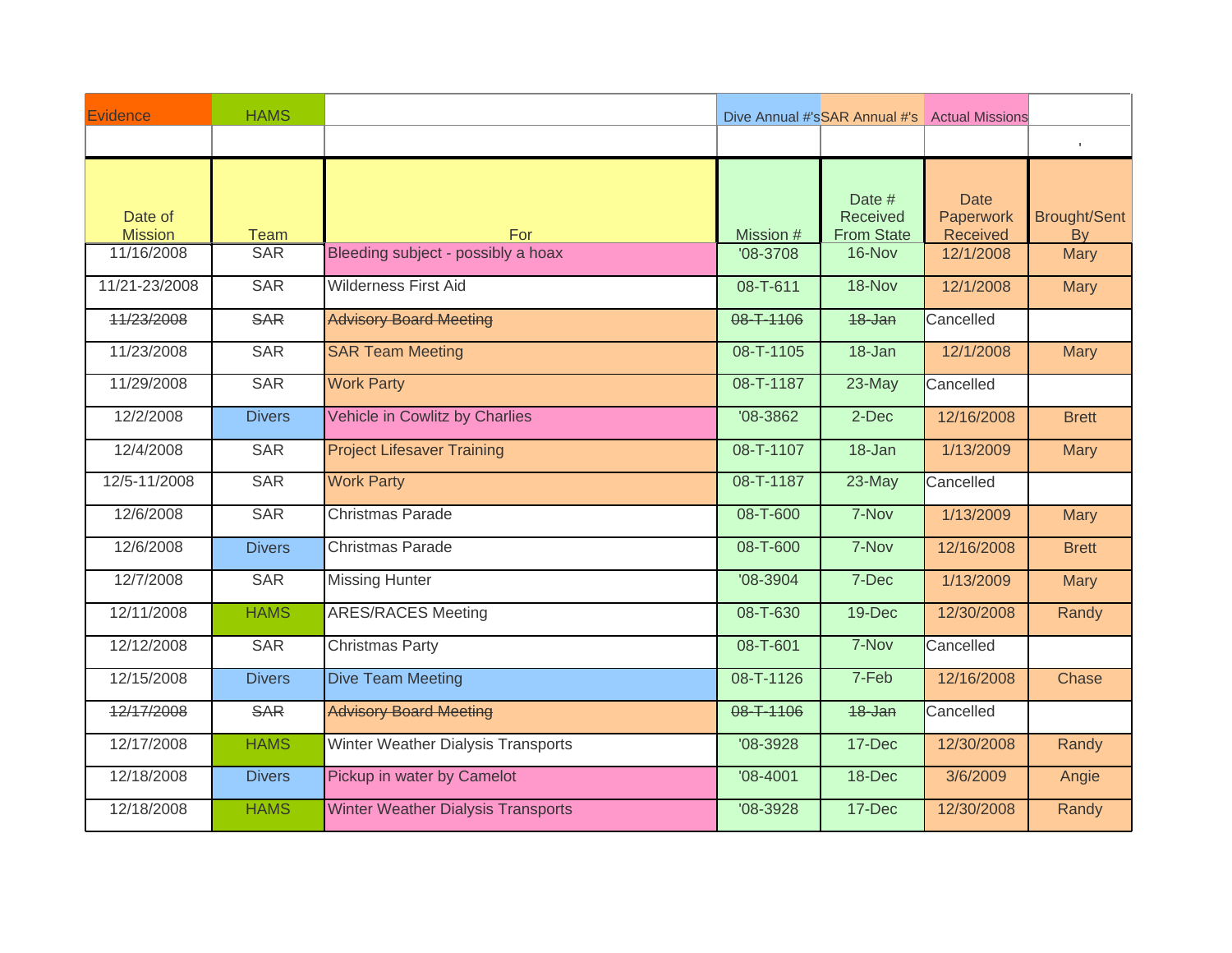| Evidence                     | <b>HAMS</b>               |                                           |                         |                             | Dive Annual #'sSAR Annual #'s Actual Missions |                          |
|------------------------------|---------------------------|-------------------------------------------|-------------------------|-----------------------------|-----------------------------------------------|--------------------------|
|                              |                           |                                           |                         |                             |                                               | $\mathbb{R}$             |
| Date of                      |                           |                                           |                         | Date #<br>Received          | <b>Date</b><br>Paperwork                      | <b>Brought/Sent</b>      |
| <b>Mission</b><br>12/18/2008 | <b>Team</b><br><b>SAR</b> | For<br><b>Winter Weather Transports</b>   | Mission #<br>$'08-3928$ | <b>From State</b><br>17-Dec | Received<br>1/13/2009                         | <b>By</b><br><b>Mary</b> |
|                              |                           |                                           |                         |                             |                                               |                          |
| 12/19/2008                   | <b>HAMS</b>               | <b>ELT Team Training</b>                  | 08-T-631                | 19-Dec                      | Cancelled                                     |                          |
| 12/19/2008                   | <b>HAMS</b>               | <b>Winter Weather Dialysis Transports</b> | $'08-3928$              | 17-Dec                      | 12/30/2008                                    | Randy                    |
| 12/19/2008                   | <b>SAR</b>                | <b>Winter Weather Transports</b>          | $'08-3928$              | 17-Dec                      | 1/27/2009                                     | <b>Mary</b>              |
| 12/19/2008                   | <b>SAR</b>                | <b>Winter Weather Event</b>               | $'08 - 4009$            | 20-Dec                      | 1/27/2009                                     | <b>Mary</b>              |
| 12/20/2008                   | <b>SAR</b>                | <b>Lost in Snow - Daniel Olds</b>         | $'08 - 4022$            | 20-Dec                      | 1/26/2009                                     | <b>Mary</b>              |
| 12/20/2008                   | <b>HAMS</b>               | Lost in Snow - Daniel Olds                | $'08 - 4022$            | 20-Dec                      | 12/30/2008                                    | Randy                    |
| 12/20/2008                   | <b>HAMS</b>               | <b>Winter Weather Dialysis Transports</b> | $'08-3928$              | 17-Dec                      | 12/30/2008                                    | Randy                    |
| 12/20/2008                   | <b>HAMS</b>               | <b>Winter Weather Event</b>               | $'08 - 4009$            | $20 - Dec$                  | 12/30/2008                                    | Randy                    |
| 12/20/2008                   | <b>SAR</b>                | <b>Winter Weather Transports</b>          | $'08-3928$              | 17-Dec                      | 1/27/2009                                     | <b>Mary</b>              |
| 12/20/2008                   | <b>SAR</b>                | <b>Winter Weather Event</b>               | $'08 - 4009$            | $20 - Dec$                  | 1/27/2009                                     | <b>Mary</b>              |
| 12/21/2008                   | <b>HAMS</b>               | <b>Winter Weather Dialysis Transports</b> | $'08 - 3928$            | 17-Dec                      | 12/30/2008                                    | Randy                    |
| 12/22/2008                   | <b>HAMS</b>               | <b>Winter Weather Dialysis Transports</b> | $'08-3928$              | 17-Dec                      | 12/30/2008                                    | Randy                    |
| 12/22/2008                   | <b>SAR</b>                | <b>Winter Weather Transports</b>          | $'08-3928$              | 17-Dec                      | 1/27/2009                                     | <b>Mary</b>              |
| 12/23/2008                   | <b>HAMS</b>               | <b>Winter Weather Dialysis Transports</b> | $'08-3928$              | 17-Dec                      | 12/30/2008                                    | Randy                    |
| 12/23/2008                   | <b>SAR</b>                | <b>Winter Weather Transports</b>          | $'08-3928$              | 17-Dec                      | 1/27/2009                                     | <b>Mary</b>              |
| 12/23/2008                   | <b>SAR</b>                | <b>Winter Weather Event</b>               | $'08 - 4009$            | 20-Dec                      | 1/27/2009                                     | <b>Mary</b>              |
| 12/24/2008                   | <b>HAMS</b>               | <b>Winter Weather Dialysis Transports</b> | $'08-3928$              | 17-Dec                      | 12/30/2008                                    | Randy                    |